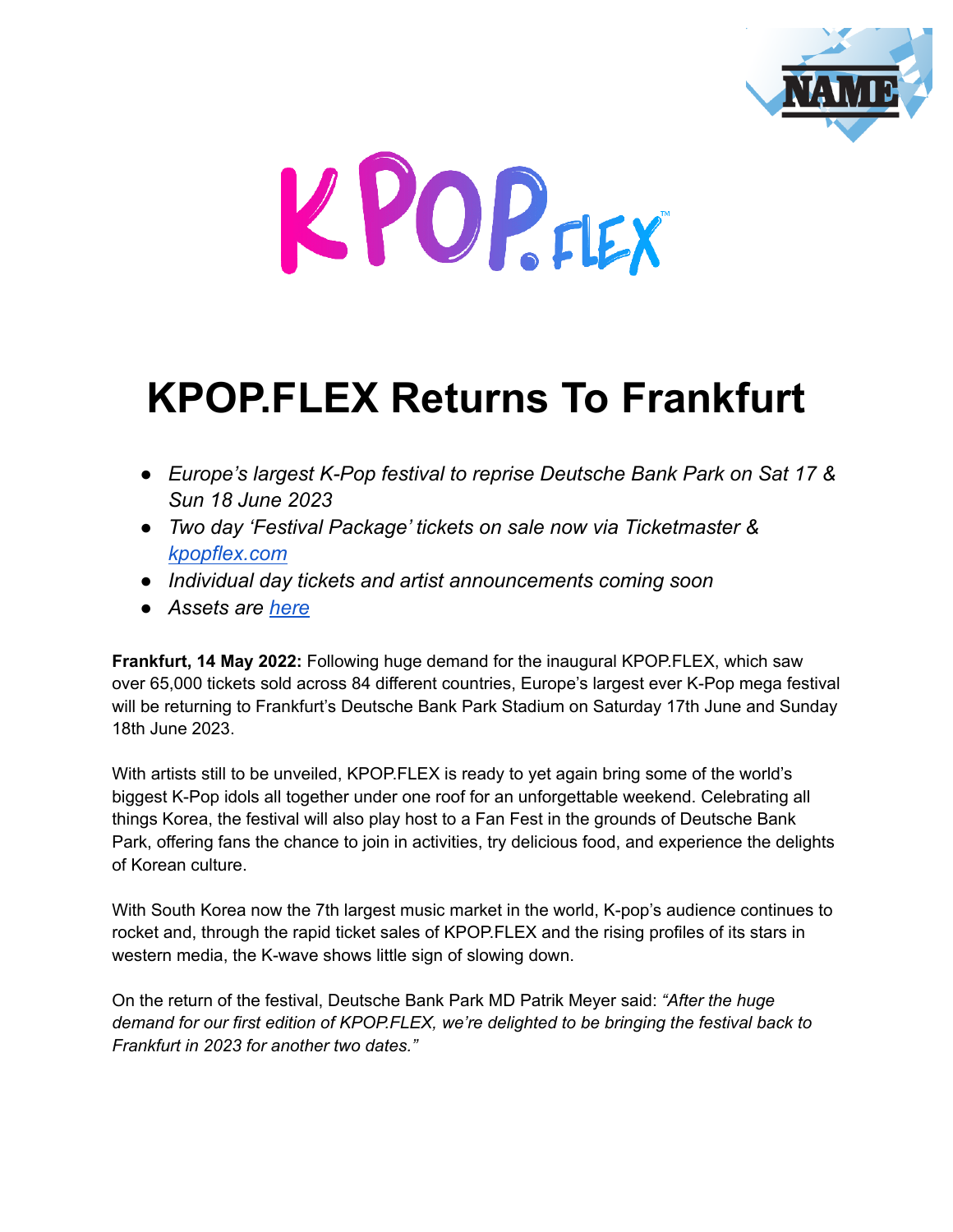With a stunning lineup of K-pop juggernauts and rapidly rising stars, the 2022 edition has welcomed the likes of Kai, Monsta X, Mamamoo, ENHYPEN and more in an event never seen before in Europe.

### **Weekend 'Festival Package' tickets will cost:**

€360 for early entrance €295 for front of stage €230 for main field €205 for lower stand €140 for upper stand

## **Follow on Socials**

[Instagram](https://www.instagram.com/kpop.flex_/?hl=en) | [Twitter](https://twitter.com/Kpop_flex) | [TikTok](https://www.tiktok.com/@Kpop.flex_) | [YouTube](https://www.youtube.com/channel/UCIr35JNWYIGe3jYN7Ub3jfA)

The event is being staged by Kpop Europa, in partnership with the promoter, PK Events, and Korean broadcaster, SBS. Kpop Europa is a joint venture between Live Company Group and EXPLORADO Group.

- end-

For media enquiries and interview requests please contact Name PR:

Lee Wakefield [lee@namemusic.net](mailto:lee@namemusic.net) Amy Albinson [amy@namemusic.net](mailto:amy@namemusic.net)

## **About Live Company Group**

Live Company Group (LVCG) plc, founded by David Ciclitira, is a live events and entertainment group. David has been involved in promoting K-Pop concerts and art shows throughout Asia for the past 10 years.

LVCG owns the BRICKLIVE™ brand, a global content provider for brick-based events. BRICKLIVE focuses on creating environments that encourage interactive play, foster creativity, collaboration and physical experiences in an inclusive and safe environment. BRICKLIVE is one of two primary divisions of LVCG.

LVCG formed a new division LCSE in December 2020 to conceptualise, acquire rights, commercialise and deliver sport, lifestyle and entertainment events.

## **About PK Events**

PK Events is an event organiser whose major focus is on the implementation of open air (Sylt Open Air, Sauerland Open Air) and stadium concepts (e.g. Grönemeyer, PUR and Fanta 4 in Frankfurt or "Winter am Rhein" in Düsseldorf). PK Events operates throughout the whole of Germany, and its integral realisation of events covers everything from planning to final invoicing.